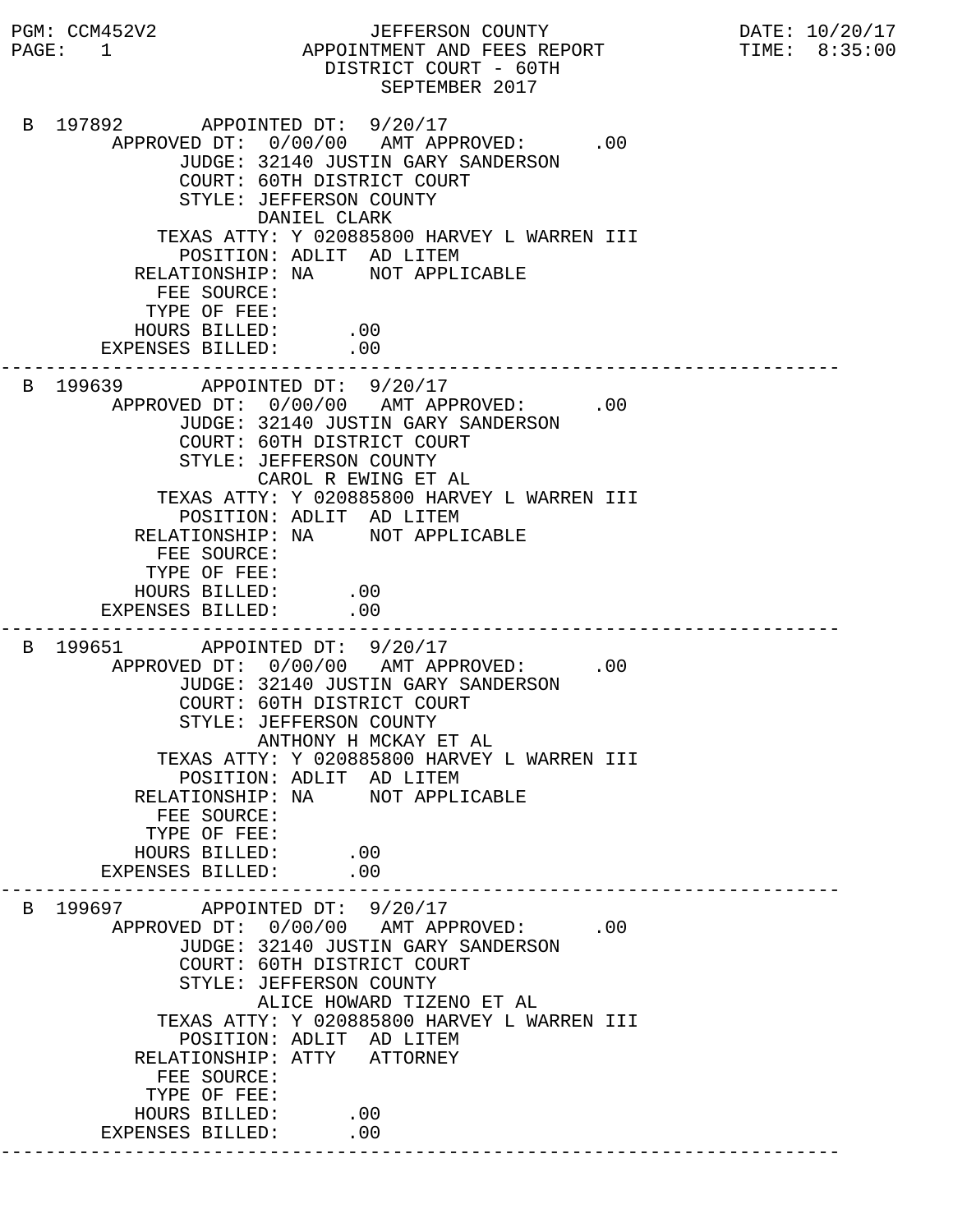PGM: CCM452V2 JEFFERSON COUNTY DATE: 10/20/17 PAGE: 2 APPOINTMENT AND FEES REPORT TIME: 8:35:00 DISTRICT COURT - 60TH SEPTEMBER 2017 B 200085 APPOINTED DT: 9/20/17 APPROVED DT:  $0/00/00$  AMT APPROVED: .00 JUDGE: 32140 JUSTIN GARY SANDERSON COURT: 60TH DISTRICT COURT STYLE: JEFFERSON COUNTY EUGENIO HERRERA JR ET AL TEXAS ATTY: Y 020885800 HARVEY L WARREN III POSITION: ADLIT AD LITEM RELATIONSHIP: NA NOT APPLICABLE FEE SOURCE: TYPE OF FEE: HOURS BILLED: .00 EXPENSES BILLED: .00 --------------------------------------------------------------------------- B 200091 APPOINTED DT: 9/20/17 APPROVED DT:  $0/00/00$  AMT APPROVED: .00 JUDGE: 32140 JUSTIN GARY SANDERSON COURT: 60TH DISTRICT COURT STYLE: JEFFERSON COUNTY CLAYTON J BROWN ET AL TEXAS ATTY: Y 020885800 HARVEY L WARREN III POSITION: ADLIT AD LITEM RELATIONSHIP: NA NOT APPLICABLE FEE SOURCE: TYPE OF FEE: HOURS BILLED: .00 EXPENSES BILLED: .00 --------------------------------------------------------------------------- B 200140 APPOINTED DT: 9/20/17 APPROVED DT:  $0/00/00$  AMT APPROVED: .00 JUDGE: 32140 JUSTIN GARY SANDERSON COURT: 60TH DISTRICT COURT STYLE: JEFFERSON COUNTY CHERYLL MOREAU ET AL TEXAS ATTY: Y 020885800 HARVEY L WARREN III POSITION: ADLIT AD LITEM RELATIONSHIP: NA NOT APPLICABLE FEE SOURCE: TYPE OF FEE: HOURS BILLED: .00<br>ENSES BILLED: .00 EXPENSES BILLED: --------------------------------------------------------------------------- B 200216 APPOINTED DT: 9/20/17 APPROVED DT:  $0/00/00$  AMT APPROVED: .00 JUDGE: 32140 JUSTIN GARY SANDERSON COURT: 60TH DISTRICT COURT STYLE: JEFFERSON COUNTY VALENTIN CONTRERAS, ET AL TEXAS ATTY: Y 020885800 HARVEY L WARREN III POSITION: ADLIT AD LITEM RELATIONSHIP: NA NOT APPLICABLE FEE SOURCE: TYPE OF FEE: HOURS BILLED: .00 EXPENSES BILLED: .00 ---------------------------------------------------------------------------